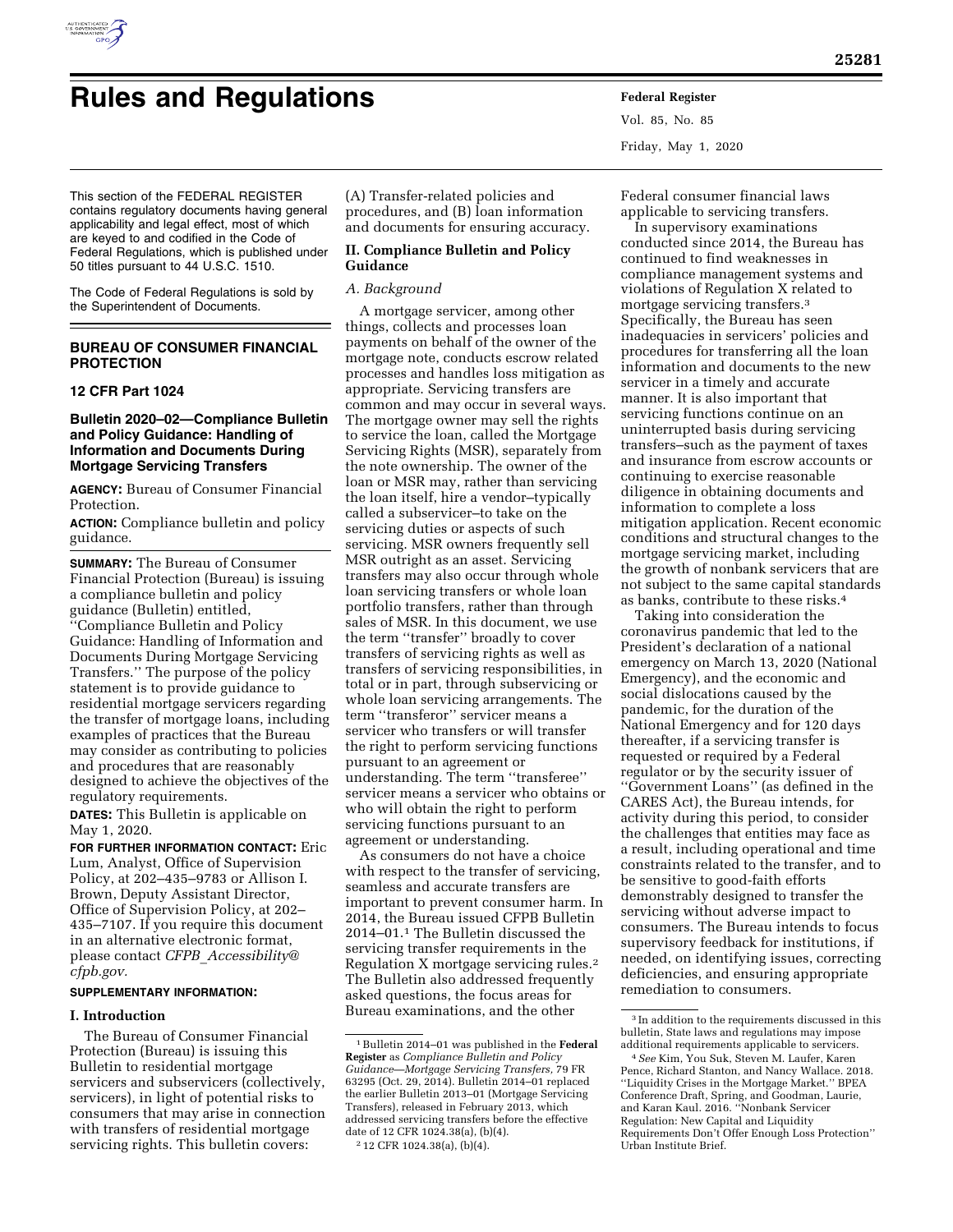#### *B. General Transfer-Related Policies and*  Planning and Pre-Transfer Testing *Procedures*

In its supervisory examinations, the Bureau reviews mortgage servicers for compliance with Regulation X servicing transfer requirements, which among other things, require servicers to maintain certain policies and procedures related to facilitating the transfer of information during mortgage servicing transfers.<sup>5</sup> Specifically, Regulation X requires transferor servicers to maintain policies and procedures that are reasonably designed to achieve the objective of the timely transfer of all information and documents in the possession or control of the servicer relating to a transferred mortgage loan to a transferee servicer in a form and manner that ensures the accuracy of the information and documents transferred and that enables a transferee servicer to comply with the terms of the transferee servicer's obligations to the owner or assignee of the mortgage loan and applicable law.6

Regulation X also requires transferee servicers to maintain policies and procedures that are reasonably designed to ensure that the servicer can identify necessary documents or information that may not have been transferred by a transferor servicer and obtain such documents from the transferor servicer.7 The following are examples of servicer practices that the Bureau may consider as contributing to policies and procedures that are reasonably designed to achieve the objectives of these transfer requirements:

7 12 CFR 1024.38(b)(4)(ii).

• For each transfer of mortgage servicing that occurs, developing a servicing transfer plan that includes a communications plan, testing plan (for system conversion), a timeline with key milestones and an escalation plan for potential problems.

• Conducting meetings to discuss and clarify issues with counterparties in a timely manner; for large transfers, this could occur months in advance of the transfer for the purposes of developing transfer plans and the obligations of all involved parties, including service providers and investors.

• Recognizing if the transfer cannot be implemented successfully in a single batch of all accounts and implementing alternative protocols, such as splitting the transfer into several smaller bundles of accounts to be transferred in subsequent months to ensure that the transferee can comply with its servicing obligations for every loan transferred.

• Determining servicing responsibilities for legacy accounts including tax reporting, credit bureau reporting and other questions that may arise.

• Using tailored testing protocols to evaluate the compatibility of the transferred data with the transferee servicer's systems and data mapping protocols.

• Proactively identifying material issues that potentially impact the accuracy or completeness of the loan data or documentation to be transferred as well as each servicer's ability to comply with the law or investor guidelines with respect to the transferred loans.

• Identifying any loans in default, active foreclosure and bankruptcy. Where applicable, include documentation regarding loss mitigation activity for each loan, including status and notes pertaining to the loss mitigation action, copies of agreements entered into with a borrower on a loss mitigation option, and any analysis by a servicer with respect to potential recovery from a non-performing mortgage loan.

• Engaging in quality control work after a transfer of preliminary data to validate that the data on the transferee's system matches the data submitted by the transferor. Prioritizing data mapping errors that occurred during de-boarding or on-boarding process for resolution.

#### Post-Transfer Monitoring

• Conducting a post-transfer review or de-brief to determine effectiveness of the transfer plan and whether any gaps have arisen that require resolution.

• Monitoring consumer complaints and loss mitigation performance metrics including borrower engagement rate, approvals of trial modifications, repayment plans, non-home retention options, and completed workouts for at least four to six months post-transfer. Also monitoring for delinquencies, foreclosures and bankruptcies to detect trends, including for month-to-month increases after transfer.

As the composition and complexity of servicer portfolios vary, servicers may not need to implement all the example policies and procedures listed above in order to meet the objectives outlined in Regulation X. However, the Bureau emphasizes the importance of posttransfer monitoring to ensure that transferred data is complete, accurate and functional for the transferee. For example, the Bureau found at least one servicer that did not engage in adequate post-transfer validation with its transferee, which contributed to its failure to identify that it had not transmitted all the loss mitigation documents in its possession. Only after a borrower complained to the transferee did either servicer become aware that the transferor failed to send an executed loan modification agreement to the transferee.8 Generally, transferees must have policies and procedures reasonably designed to ensure, in connection with a servicing transfer, that the transferee receives copies of any loss mitigation applications and agreements, finds out about the status of any prior discussions with borrowers, and retrieves missing loss mitigation documents and information from the transferor servicer before asking the borrower for such information.<sup>9</sup> These obligations apply to any accounts for which the servicer's determination of the borrower's eligibility for loss mitigation is in process, including any short-term payment forbearance program or a shortterm repayment plan that the servicer may offer based on an evaluation of an incomplete loss mitigation application.10

The Bureau also emphasizes the importance of maintaining the transferred data after receipt. Under Regulation X, servicers must maintain certain documents and data on each

<sup>5</sup> ''Small servicers'' as defined in Regulation Z, 12 CFR 1026.41(e)(4), do not have to comply with the policies and procedures requirements described in this Bulletin. Regulation X, 12 CFR 1024.30(b)(1).

<sup>6</sup> 12 CFR 1024.38(b)(4)(i). 12 CFR 1024.38(b)(4) does not prescribe any specific policies or procedures that a servicer must implement; the rule says that the policies and procedures must be ''reasonably designed'' to achieve the goal of facilitating the transfer of information during servicing transfers. The Bureau will consider a servicer's transfer-related policies and procedures as a whole, in light of the servicer's particular facts and circumstances, in determining whether they are reasonably designed to achieve the rule's objectives. Title 12 CFR part 1024, Supplement I, Comment 38(a)–1 also states that a servicer may determine the specific policies and procedures it will adopt and the methods by which it will implement those policies and procedures so long as they are reasonably designed to achieve the objectives set forth in § 1024.38(b). And a servicer has flexibility to determine such policies and procedures and methods in light of the size, nature, and scope of the servicer's operations, including, for example, the volume and aggregate unpaid principal balance of mortgage loans serviced, the credit quality, including the default risk, of the mortgage loans serviced, and the servicer's history of consumer complaints.

<sup>8</sup>The Bureau published supervisory findings related to mortgage servicing transfers in the June 2016 edition of *Supervisory Highlights,* available here: *[https://files.consumerfinance.gov/f/](https://files.consumerfinance.gov/f/documents/Mortgage_Servicing_Supervisory_Highlights_11_Final_web_.pdf) [documents/Mortgage](https://files.consumerfinance.gov/f/documents/Mortgage_Servicing_Supervisory_Highlights_11_Final_web_.pdf)*\_*Servicing*\_*Supervisory*\_ *[Highlights](https://files.consumerfinance.gov/f/documents/Mortgage_Servicing_Supervisory_Highlights_11_Final_web_.pdf)*\_*11*\_*Final*\_*web*\_*.pdf.* 

<sup>9</sup>Comment 38(b)(4)(ii)–1.

<sup>10</sup>*See* 12 CFR 1024.41(c)(2)(iii) (describing requirements for servicers offering certain shortterm loss mitigation options based on an evaluation of an incomplete loss mitigation application); *see*   $also$  comments  $41(b)(1)-4$ .iii and  $41(c)(2)(iii)$ .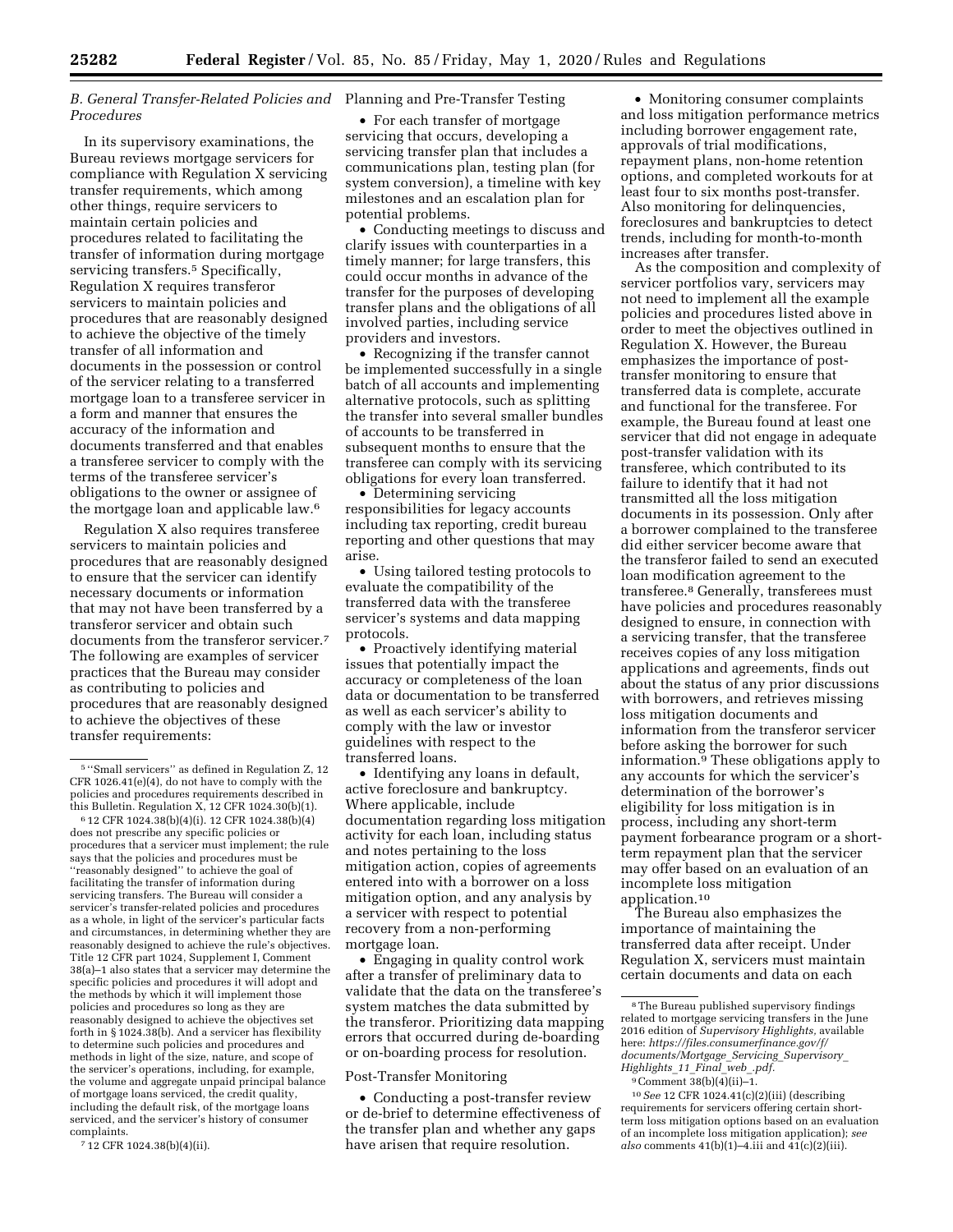mortgage loan account serviced by the servicer in a manner that facilitates compiling such documents and data into a servicing file within five days.11 A servicing file includes, among other things, a schedule of all transactions credited or debited to the mortgage loan account (including to any escrow or suspense account), a copy of the security instrument, copies of any loan modifications, any notes created by servicer personnel reflecting communications with the borrower about the mortgage loan account, and to the extent applicable, a report of the data fields relating to the borrower's mortgage loan account.12 Transferors must also retain records that document actions taken with respect to a borrower's mortgage loan account until one year after the date a mortgage loan is discharged or servicing of a mortgage loan is transferred by the servicer to a transferee servicer.13 The Bureau encourages servicers to adopt strong policies and procedures for maintaining documents and information received in a transfer as part of an overall

# *C. Loan Information and Documents To Be Transferred or Received*

compliance program.

Regulation X requires transferor servicers to maintain policies and procedures that are reasonably designed to achieve the objectives of timely transferring all information and documents in the possession or control of the servicer relating to a transferred mortgage loan to a transferee servicer in a form and manner that:

• Ensures the accuracy of the information and documents transferred, and

• Enables a transferee servicer to comply with the terms of the transferee servicer's obligations to the owner or assignee of the mortgage loan and applicable law.14

Use of a uniform data standard like the Mortgage Industry Standards Maintenance Organization (MISMO) standard would increase data compatibility and strengthen compliance across the servicing industry by fostering more consistency in the data fields used by servicers. The Bureau encourages servicers to adopt a common data standard and data dictionary to facilitate these goals.

Other practices that could contribute to compliance include having contracts that require transferors to provide all the necessary information and documents at

loan boarding to a transferee servicer's systems. Necessary information and documents could include foundational information for servicing the loan, but not limited to, a unique identifier for each loan, the terms of the loan (including the rate and term), current unpaid principal balance (UPB) as of a specific date, information concerning any escrow accounts (including balances, distribution history, and future obligations), payment histories, the terms of any loss mitigation that was offered to a borrower under which the borrower is performing, and any other modifications or other information needed to adequately service the loan.

Certain information and documents present heightened compliance risk. For example, failure to transfer private mortgage insurance cancellation and mid-point dates may contribute to violations of the Homeowners Protection Act.15 Likewise, loss mitigation-related documents, including incomplete applications and executed modification agreements are critical for compliance. Regulation X requires transferor servicers to maintain policies and procedures with respect to the transfer of any information reflecting the current status of discussions with a borrower regarding loss mitigation options, any agreements entered into with a borrower on a loss mitigation option, and any analysis done with respect to potential recovery from a nonperforming mortgage loan, as appropriate.16 Because borrowers may continue to provide loss mitigationrelated documents and information to the transferor servicer after their loans have transferred, transferors must work with transferees to ensure that the new information and documents are transferred and that borrowers are not adversely affected.17 A borrower that submits a facially complete or complete application to the transferor servicer after the transfer date has the same rights and protections that would have applied if the borrower had submitted the complete application to the transferee servicer.18 An application that was facially complete under  $§ 1024.41(c)(2)(iv)$  with respect to the transferor servicer remains facially complete under the transferee servicer

17*See* Amendments to the 2013 Mortgage Rules Under the Real Estate Settlement Procedures Act (Regulation X) and the Truth in Lending Act (Regulation Z), 81 FR 72160, 72273–76 (Oct. 19, 2016); comments 38(b)(4)(i)–2 and 41(k)(1)(i)–1.iii. 18*See* 12 CFR 1024.41(k)(1)(i); Comment  $41(k)(1)(i)-2.$ 

as of the date it was facially complete with respect to the transferor servicer. And if an application was complete with respect to the transferor servicer, but is not complete with respect to the transferee servicer, the transferee servicer must treat the application as facially complete as of the date the application was complete with respect to the transferor servicer.19

Appendix A provides examples of information and documents grouped by subject area which the Bureau intends to use to assess compliance with Regulation X. The appendix is provided as a guide and focuses on common data elements essential to the servicing of mortgage loans. Servicers may use the appendix to assess the baseline appropriateness of their transfer-related policies and procedures. Some listed documents and information may be not applicable to certain loans. Other loans may require documents and information not listed in Appendix A. The overall composition and complexity of a servicer's portfolio is important in determining whether its policies and procedures meet the objectives outlined in Regulation X. For example, servicers with very few adjustable rate mortgages might have relatively simple policies and procedures for ensuring documents and information related to interest rate adjustments are timely transferred and accounted for. And servicers with large default portfolios might have robust policies and procedures for ensuring that loss mitigation documents and information pertaining to defaulted accounts are timely transferred.

#### Regulatory Requirements

This Bulletin is a non-binding general statement of policy articulating considerations relevant to the Bureau's exercise of its supervisory authority under Regulation X and RESPA and reciting certain requirements of Regulation X and other Federal consumer financial laws applicable to servicing transfers. It is therefore exempt from the notice and comment rulemaking requirements under the Administrative Procedure Act pursuant to 5 U.S.C. 553(b).20 Because no notice of proposed rulemaking is required, the Regulatory Flexibility Act does not require an initial or final regulatory flexibility analysis. 5 U.S.C. 603(a), 604(a). The Bureau has determined that this Bulletin does not impose any new or revise any existing recordkeeping, reporting, or disclosure requirements on

<sup>11</sup> 12 CFR 1024.38(c)(2).

<sup>12</sup> 12 CFR 1024.38(c)(2)(i) through (v).

<sup>13</sup> 12 CFR 1024.38(c)(1).

<sup>14</sup> 12 CFR 1024.38(b)(4)(i).

<sup>15</sup>*See* CFPB Bulletin 2015–03. ''Compliance Bulletin: Private Mortgage Insurance Cancellation and Termination''.

<sup>16</sup>Comment 38(b)(4)(i)–2.

<sup>19</sup>Comment 41(k)(1)(i)–2.

<sup>20</sup>However, this is not a ''statement of policy'' as that term is specifically used in Regulation X, 12 CFR 1024.4(a)(1)(ii).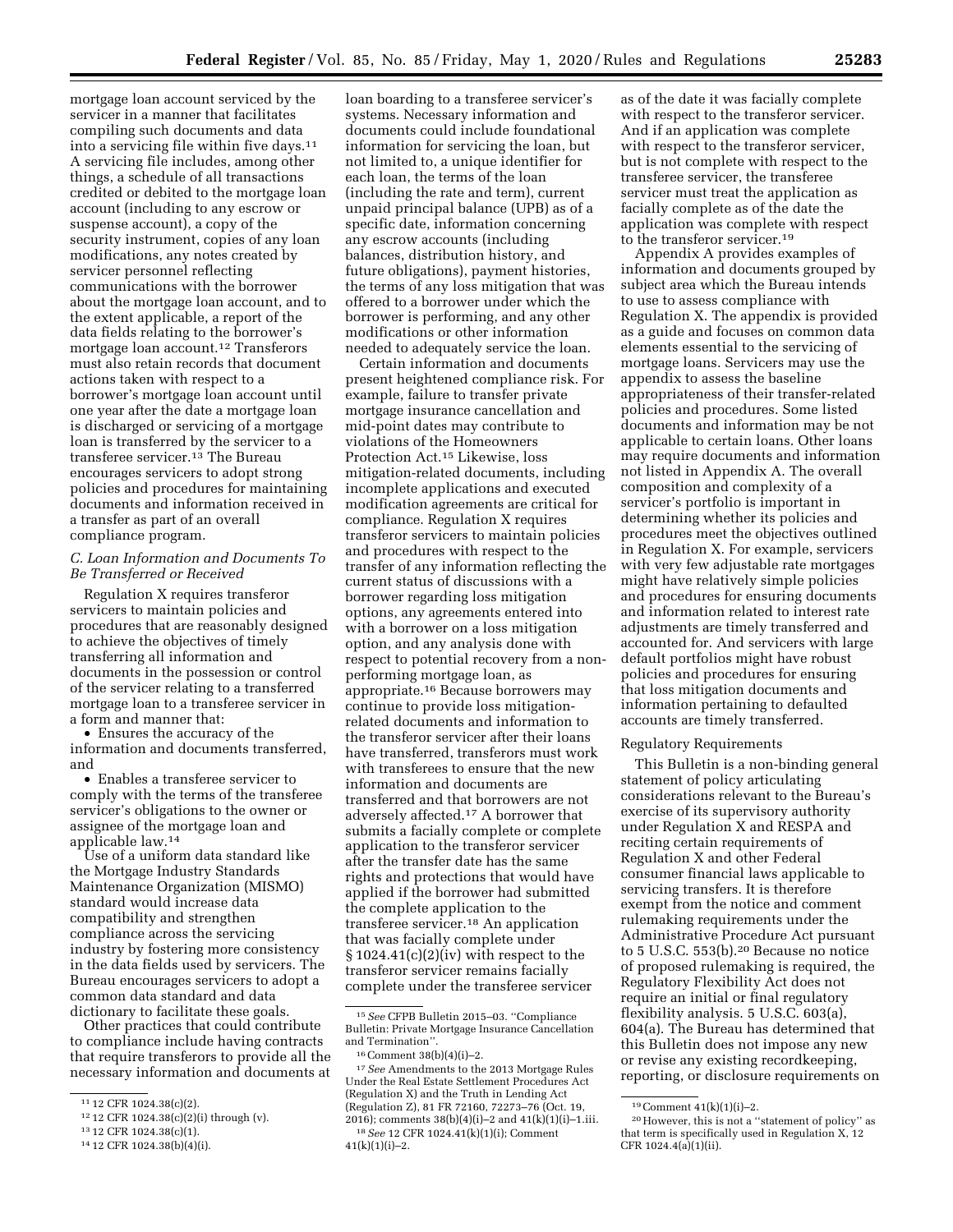covered entities or members of the public that would be collections of information requiring OMB approval under the Paperwork Reduction Act, 44 U.S.C. 3501 *et seq.* 

Pursuant to the Congressional Review Act, 5 U.S.C. 801 *et seq.,* the Bureau will submit a report containing this Bulletin and other required information to the United States Senate, the United States House of Representatives, and the Comptroller General of the United States prior to its applicability date. The Office of Information and Regulatory Affairs has designated this Bulletin as not a ''major rule'' as defined by 5 U.S.C. 804(2).

# **Appendix A—Examples of Information and Data To Be Transferred or Received** <sup>21</sup>

# **I. Foundational Loan Information**

- Name and version of servicing systems of record for each product type serviced
- Loan number and MIN
- Principal balance
- $\circ$  Original principal balance
- $\circ$  Modified principal balance
- Periodic payment due
	- ÆAmount of interest due
	- ÆAmount of principal due
	- $\circ$  Next payment due date
- $\circ$  Amount of any overdue payment
- Amount of any principal prepayments
- Amount of funds in suspense account
- Balloon payment data
- Origination date
- Property address
- Borrower mailing address • Name of originator, NMLS ID if
- available
- Original loan to value
- Purchase loan/refinance
- Loan term
- Maturity date
- Successor-in-interest
- Æ If yes
- $\circ$  Address and identity
- Æ Confirmed?
- Occupancy code (*i.e.* primary residence, second home, investment property)
- Interest rate
- Interest calculation method (*i.e.* 30/ 360, DSI)
- ARM loan
	- $\circ$  Index
	- **Margin**
	- $\circ$  Next change date
- Loan Type
	- $\circ$  FHA $\check{ }$
	- $\circ$  VA
	- $\circ$  USDA
	- $\circ$  Conventional
	- Æ State bond program
- Fees owed and whether reimbursable/ collectible from borrower or investor
	- $\circ$  Late fees
	- $\circ$  Broker price opinion fees owed
	- Æ Property inspection fees owed
- Æ Attorney fees owed
- $\circ$  Publication fees owed
- ÆFees owed for copies of documents
- ÆCorporate advances owed
- Æ Prior bankruptcy
- $\blacksquare$  Discharge date
- $\blacksquare$  Dismissal date

# **II. Investor Information**

- Name
- Contact Information
- Disbursement Information
- Reporting Requirements
- Remittance type (Scheduled/ scheduled, scheduled/actual, actual/actual)

# **III. Escrow Accounts**

- Amount of escrow payment due with periodic payment
- Date of last escrow analysis
- Tax agency code for each applicable agency
- Date of last tax payment to local agency
- Estimated total tax payments for next cycle
- Next tax due date(s)
- Parcel number (if multiple parcels include all)
- Date of last insurance payment
- Identity of insurer
- Confirmation of proof of adequate insurance received
- Historic escrow records (to address borrower questions and disputes)
- Tax service contracts that will stay in effect
- For any items paid from the escrow account other than taxes or insurance,
	- $\circ$  Identity of the payee
	- $\circ$  Due date(s) of payment
	- $\circ$  Date of last payment and date of next payment
	- $\circ$  Estimated payments for the next cycle, and other information necessary to maintain payment of such item pursuant to the escrow account agreement.

# **IV. Private Mortgage Insurance**

- Amount last paid
- Name and address of insurer
- Amount due
- Date due
- Original value of the property
- The date based on amortization schedule(s) when a borrower may request cancellation
- Date on which monthly premiums are no longer required for 78% loan to original value

• Date on which monthly premiums are no longer required based on loan midpoint

# **V. FHA Insurance**

- MIP amount
- MIP last paid
- MIP due
- MIP due date
- Loan origination date
- Loan term

• Policy numbers

- Partial claim amount, if any
- FHA case number assignment date
- MIP cancellation date based on original amortization

• Name and address of insurer (voluntary and lender placed)

• Expiration/renewal date(s) • Premium amount(s) • Frequency of payment • Coverage levels

• Original value of property

• Open insurance claims  $\circ$  Claim amount  $\circ\,$  Loss draft funds held

estimates

**Term Options)** 

option

option

notices

 $\circ$  Term

**VIII. Foreclosure**  • Status of foreclosure • Date referred to attorney • Attorney name and contact

information

# **VI. Hazard Insurance/Flood Insurance**

• Flood zone determination certificate • Prior completed insurance claims

 $\circ$  Inspection dates and completion

**VII. Loss Mitigation (Including Short-**

• Current status of discussions with a borrower on a loss mitigation

• Any agreements made with a borrower on a loss mitigation

• Any analysis by a servicer with

application, including

Æ New loan amount

 $\circ$  Due date of plan  $\circ$  Denial date  $\circ\,$  Denial reason

respect to potential recovery from a non-performing mortgage loan • Copies of complete and incomplete loss mitigation application(s) and information and documents submitted in conjunction with the

acknowledgment notices and denial

 $\circ$  Date of forbearance, modification or other loss mitigation option

 $\circ$  New payment amount (show Principal and Interest as well as taxes and insurance, if applicable.)

 $\circ$  New gross modification amount  $\circ$  Modified appraisal value

<sup>21</sup>This is not an exhaustive list of documents and information that may be necessary for the transfer.